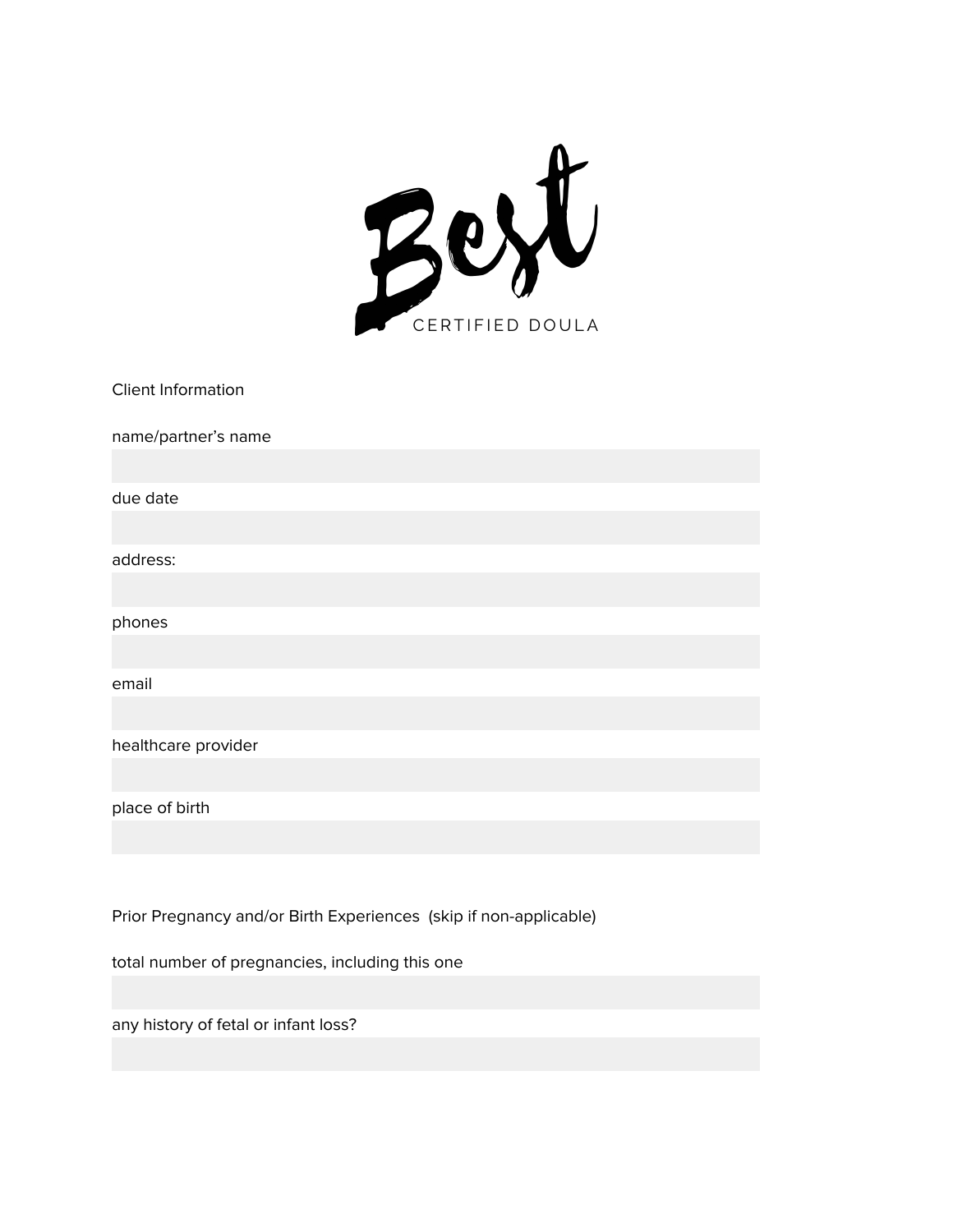have you experienced any complications with pregnancy?

number of previous vaginal deliveries

number of cesarean births

how did each of your labors begin?

did previous births happen before, on or after your due date?

length of time for labor(s)?

did you experience any complications during labor or birth?